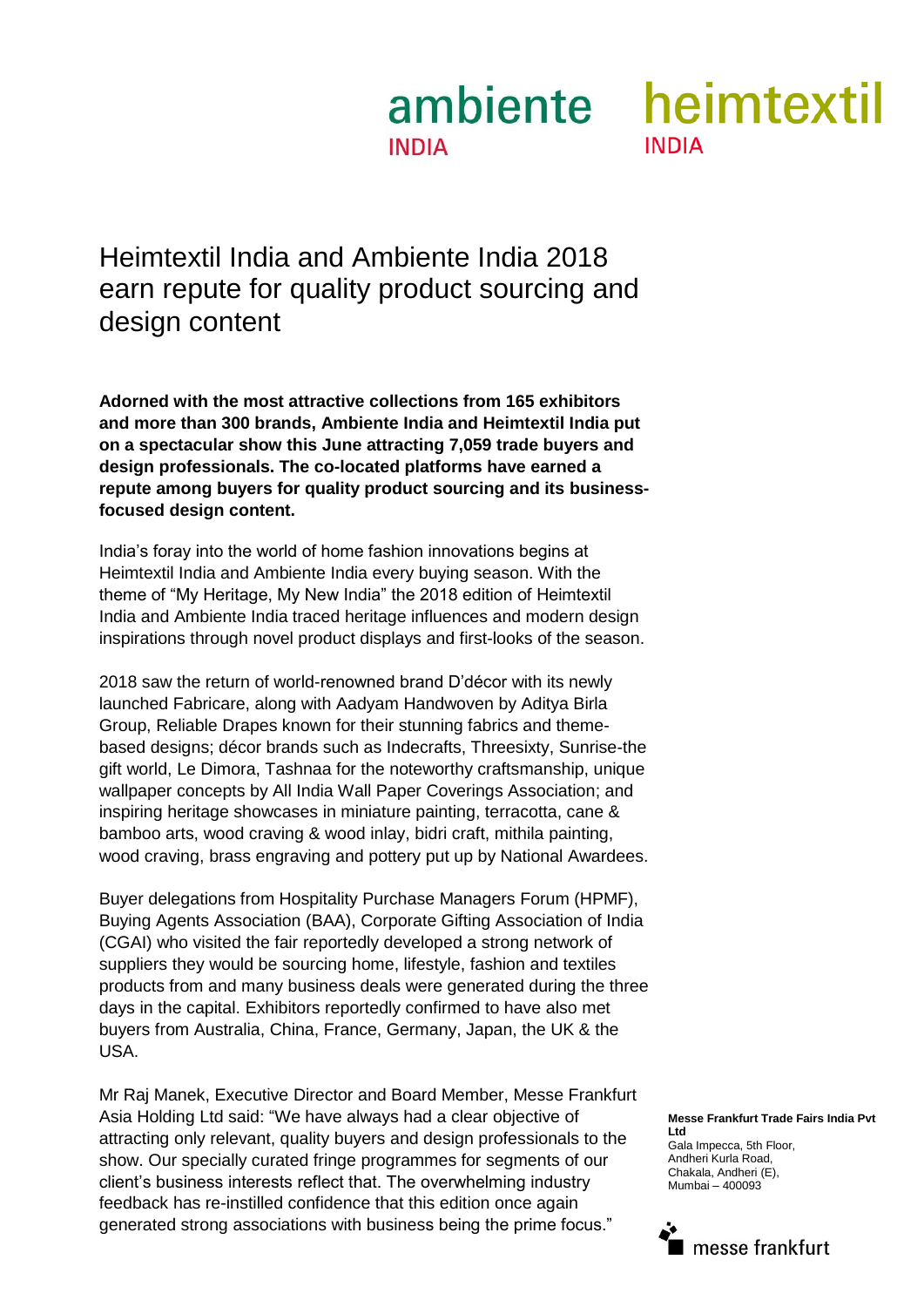Mr Lokesh Parashar, President, Buying Agents Association shared: "June is the right time for our industry, and as buying agents we look for new developments. Out of the brands I met at the show, I have five cards which are star marked for me to source from in the near future. This platform is a good combination of exhibits, special features and design discussions. The trend today is more towards project business and Heimtextil India is the only place with so many project designers, architects, interior decorators and artists on one platform in the country. Definitely you will see us at the show again next year"

Mr Mohan Deshpande, Chairman, Hospitality Purchase Managers Forum (HPMF) said: "We have been associated for last three years and every year the sourcing experience goes beyond expectations. With so many suppliers, we get the best price and better, new product developments, host of artefacts and leather items which are required for the hotel industry. Moreover, we met many designers who can work on our projects according to our specifications. I am coming up with two projects in Pune and hope to tie-up with them and the suppliers here for our requirements."

#### **Industry Connect Programmes**

The association of Heimtextil India and Ambiente India with Institute of Indian Interior Designers (IIID) brought the spotlight on design thinking as a commercial tool for the industry. Renowned international speakers – French designer David Landart & Finnish designer Susanna Björklund together with Mayank Mansingh Kaul, Founder, The Design Project India keyed their observations on Trends 2019 merging traditional ethos and contemporary ideas.

While Mr Pratap Jagtap, President, IIID said that the trend is moving towards returning to the Indian roots and capitalising on the legacy of art and craft, Mrs Radhika Viswanathan, Chairperson, Delhi Chapter, IIID shared: "We are very happy that we partnered with Messe Frankfurt for the panel discussion on 'looming large – defining design' focused on trends. The three panellists from diverse sectors gave insights on current counter trends, forecasts merging with the Indian context which tied up very beautifully together."

Stimulating inputs on luxury products buying for the niche market were shared by Buying Agents Association of India (BAA) whereas The Guild of Designers & Artists (GDA) presented an untold version on Indian Textiles trends and its progressive world demand.

#### **ILA Experience Zone**

Reckoning a name among the high-profile design events, the 4th edition of Interior Lifestyle Awards and ILA Zone garnered much attention and engagement from the Indian home fashion and design professionals for its progressive design and commercial scope. The celebratory night hosted on 27 June 2018 had a charismatic spell by the presence of artists, exhibitors, designers, businessmen with textiles and interior companies around the nation. With over 500 entries from across the

Heimtextil India and Ambiente India 2018 New Delhi, 27 – 29 June 2018